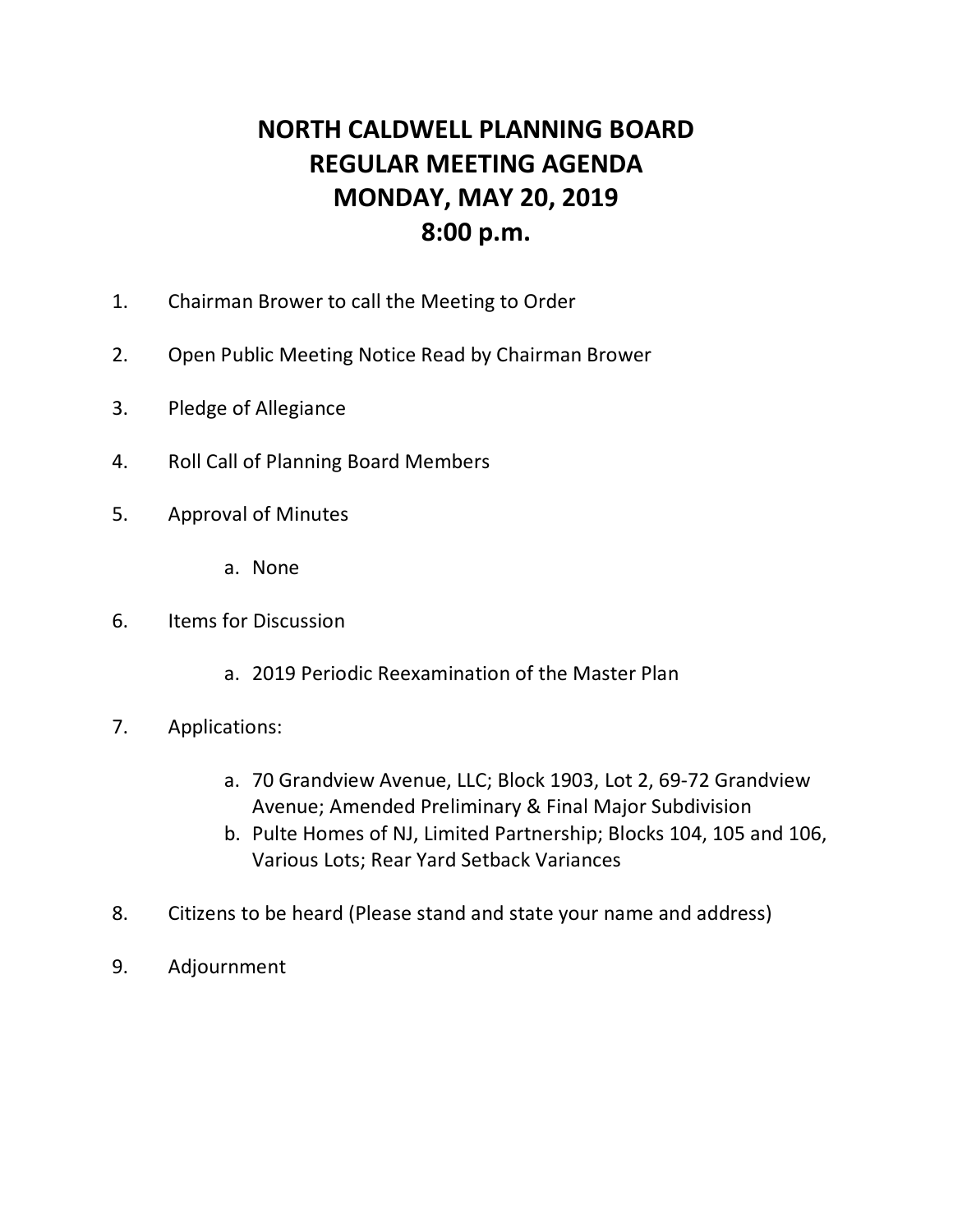| Roll Call: 5/20/2019                 | Present | Absent |
|--------------------------------------|---------|--------|
| Joseph Brower, Chairman              |         |        |
| Mayor Joseph Alessi                  |         |        |
| James Campbell                       |         |        |
| <b>Arthur Rees</b>                   |         |        |
| Scott Fishbone                       |         |        |
| Dr. Carl Spinelli                    |         |        |
| Kevin O'Sullivan                     |         |        |
| Joseph Barba, 1st Alternate          |         |        |
| Sandra Nathans, 2 <sup>nd</sup> Alt. |         |        |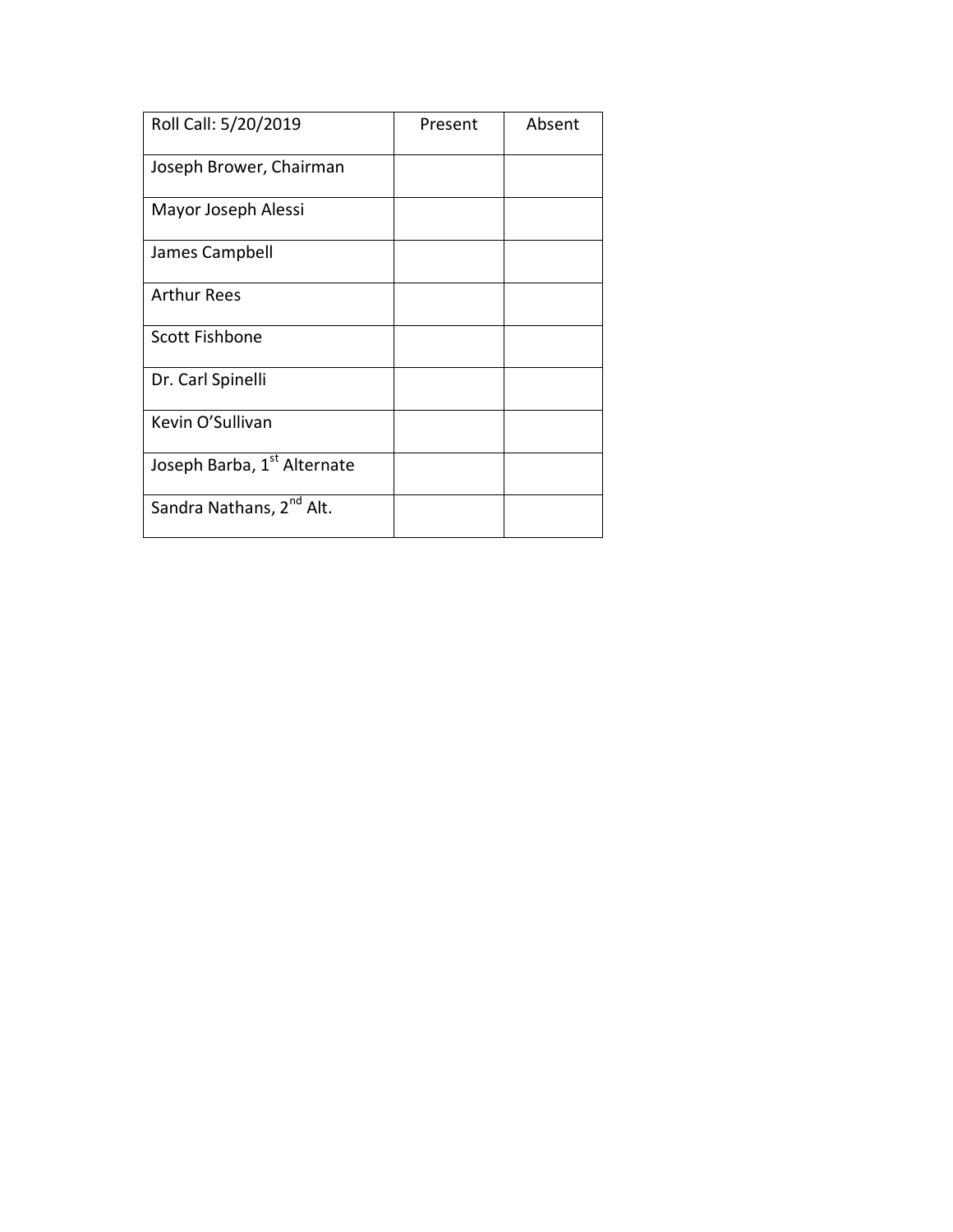| <b>Member:</b>                                           | <b>On the Motion</b>                             |           |                              |        |
|----------------------------------------------------------|--------------------------------------------------|-----------|------------------------------|--------|
| Motion to:                                               |                                                  |           | Approve ____ Disapprove ____ |        |
| Approve the 2019 Periodic<br>Reexamination of the Master | Moved: Member ________________<br>Second: Member |           |                              |        |
| Plan                                                     |                                                  |           |                              |        |
|                                                          | Yes                                              | <b>No</b> | Abstain                      | Absent |
| Joseph Brower, Chairman                                  |                                                  |           |                              |        |
| Mayor Joseph Alessi                                      |                                                  |           |                              |        |
| James Campbell                                           |                                                  |           |                              |        |
| <b>Arthur Rees</b>                                       |                                                  |           |                              |        |
| <b>Scott Fishbone</b>                                    |                                                  |           |                              |        |
| Dr. Carl Spinelli                                        |                                                  |           |                              |        |
| Kevin O'Sullivan                                         |                                                  |           |                              |        |
| Joseph Barba, 1st Alternate                              |                                                  |           |                              |        |
| Sandra Nathans, 2 <sup>nd</sup> Alt.                     |                                                  |           |                              |        |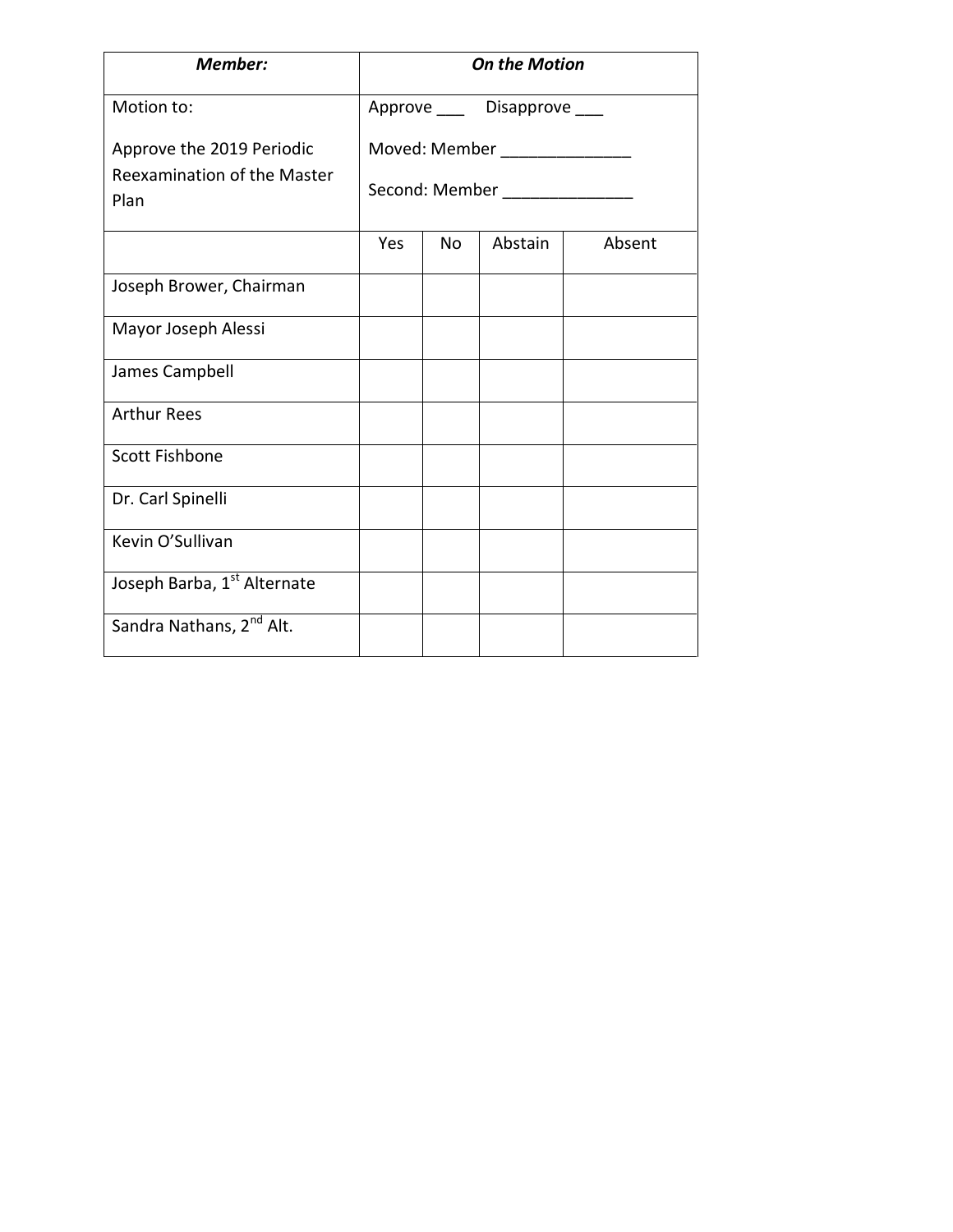| <b>Member:</b>                                                                | <b>On the Motion</b>                                          |           |                              |        |
|-------------------------------------------------------------------------------|---------------------------------------------------------------|-----------|------------------------------|--------|
| Motion to:                                                                    |                                                               |           | Approve ____ Disapprove ____ |        |
| the Application from<br>70 Grandview Avenue, LLC;<br><b>Block 1903, Lot 2</b> | Moved: Member ________________<br>Second: Member North Second |           |                              |        |
|                                                                               | Yes                                                           | <b>No</b> | Abstain                      | Absent |
| Joseph Brower, Chairman                                                       |                                                               |           |                              |        |
| Mayor Joseph Alessi                                                           |                                                               |           |                              |        |
| James Campbell                                                                |                                                               |           |                              |        |
| <b>Arthur Rees</b>                                                            |                                                               |           |                              |        |
| <b>Scott Fishbone</b>                                                         |                                                               |           |                              |        |
| Dr. Carl Spinelli                                                             |                                                               |           |                              |        |
| Kevin O'Sullivan                                                              |                                                               |           |                              |        |
| Joseph Barba, 1st Alternate                                                   |                                                               |           |                              |        |
| Sandra Nathans, 2 <sup>nd</sup> Alt.                                          |                                                               |           |                              |        |